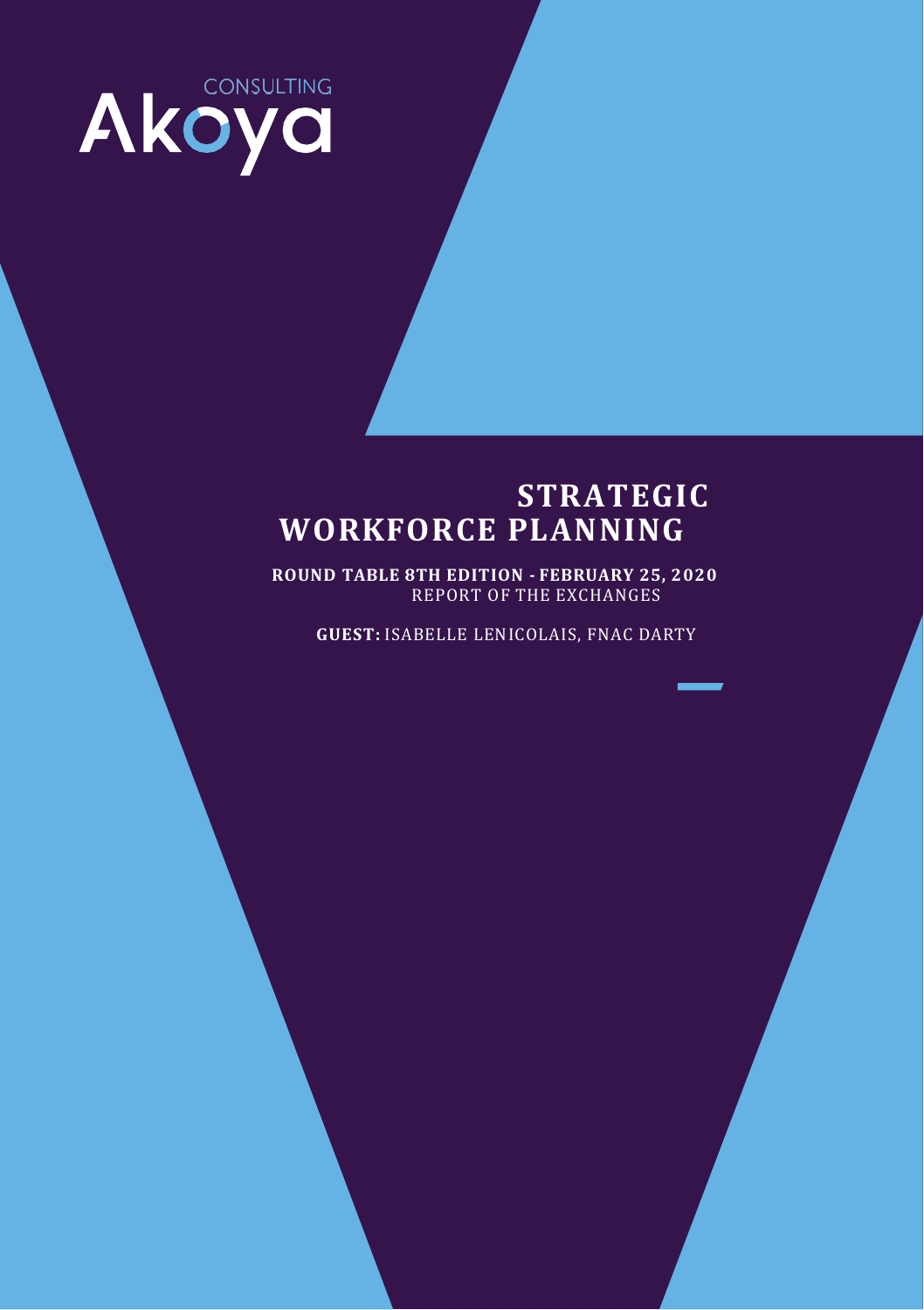

# INTRODUCTION BY **ANTOINE AUBOIS**

However, a certain number of fixed points remain as key factors for the success of the exercise. The definition of the analytical framework as a prerequisite for any work is carried out in alignment with strategic business concerns. The SWP involves all stakeholders depending on the progress of the project, including top management and HR Business Partners, operational, financial and strategic managers, HR centers of excellence and social partners. This cannot be reduced to the HR function alone, even though she is the facilitator. The SWP is a true strategic business exercise.

But foresight does not consist in looking into a crystal ball and guessing the future. Far from it. SWP is a constructed and reasoned approach that uses strategic thinking and tools to write trends and consider scenarios weighed by the different stakeholders involved.

Akoya organized on Tuesday, February 25, 2020 its 8th round table, the opportunity to propose a new course on the territory of Strategic Workforce Planning. By approaching the subject from a different angle, we remind you that the SWP has this particularity to never take exactly the same form, to blend into a singular context, specific to each company. This is why we regularly address this topic, because this approach is not a standard one, it is built. And in order to build it, it is always interesting to draw on the experience of others.

For this new edition, we had the pleasure and the honor to welcome Isabelle Lenicolais, HR Project Director at Fnac Darty. The following pages show that there is no single formula for an effective SWP project. You first need to frame your thinking and understand the factors that drive a company's evolution before taking action.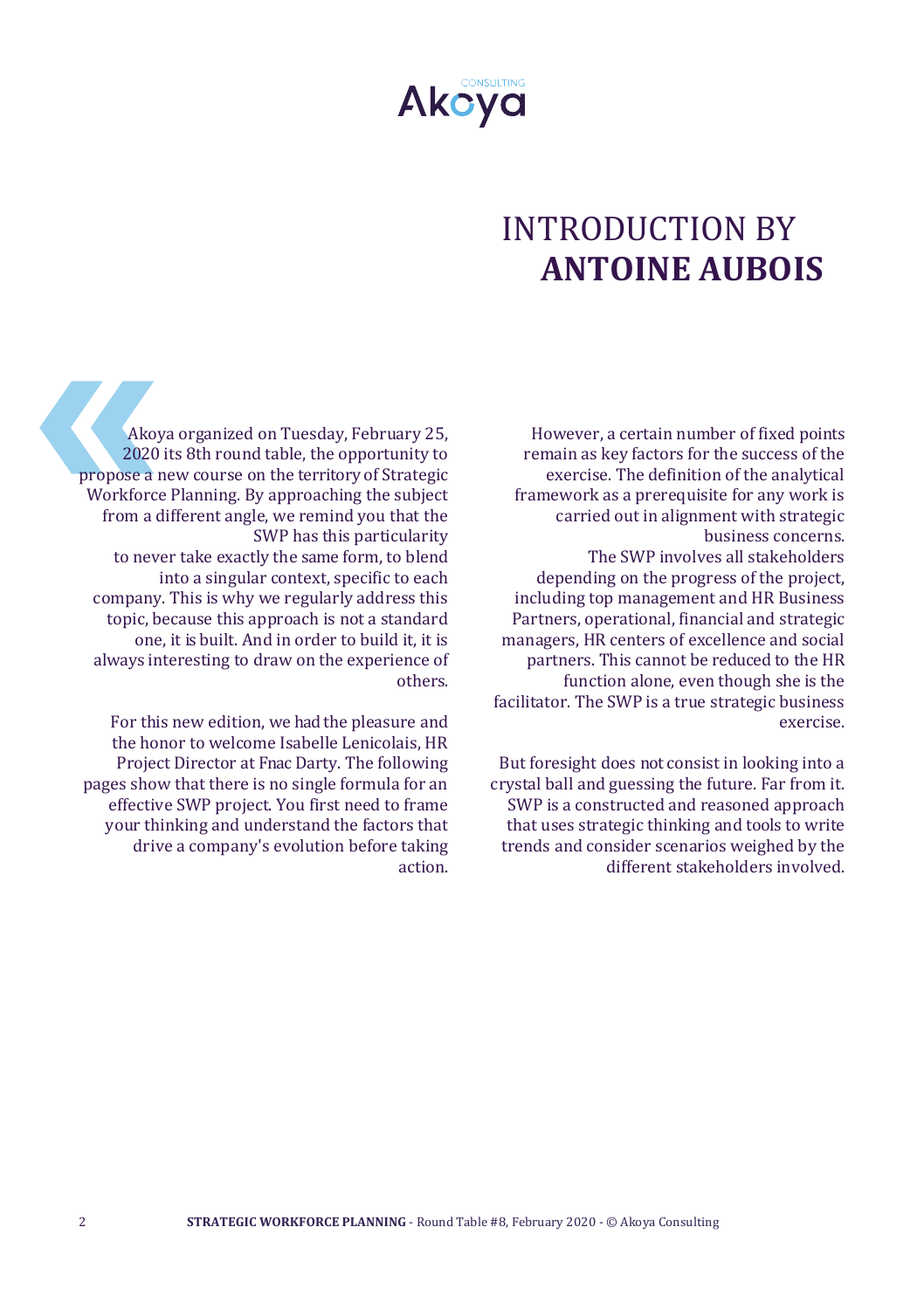

Finally, the firm has this conviction that we would like to share with you: other retail players will be able to find their way back into the history of Fnac Darty through similar challenges, particularly at the store level.

Of course, and whatever your sector of activity, you can either follow or free yourself from the practices that will follow. Your Strategic Workforce Planning belongs to you and will only be more relevant because it will is clean.

> **Antoine Aubois**  Co-Founder & Partner Akoya Consulting



Simplifying this work and facilitating collaboration between teams are the main assets of Albert, our SaaS tool dedicated to SWP. After an in-depth examination of the situations and data collected, Albert explores the evolution of the professions and prepares the HR teams "today" for what will be "tomorrow". He draws the population's possible futures and thus guides strategic HR thinking.

If the independence of spirit of Isabelle Lenicolais' speech seems indisputable, we think it is important to point out that to our readers that we accompanied Fnac Darty on their SWP project and that this exercise was conducted with the support of our Albert tool.

In addition to the discussions with Isabelle Lenicolais, we thought it would be relevant to share with you the remarks of Vincent Barat, Cofounding Partner and retail expert at Akoya, who accompanied Fnac Darty in the implementation of its SWP.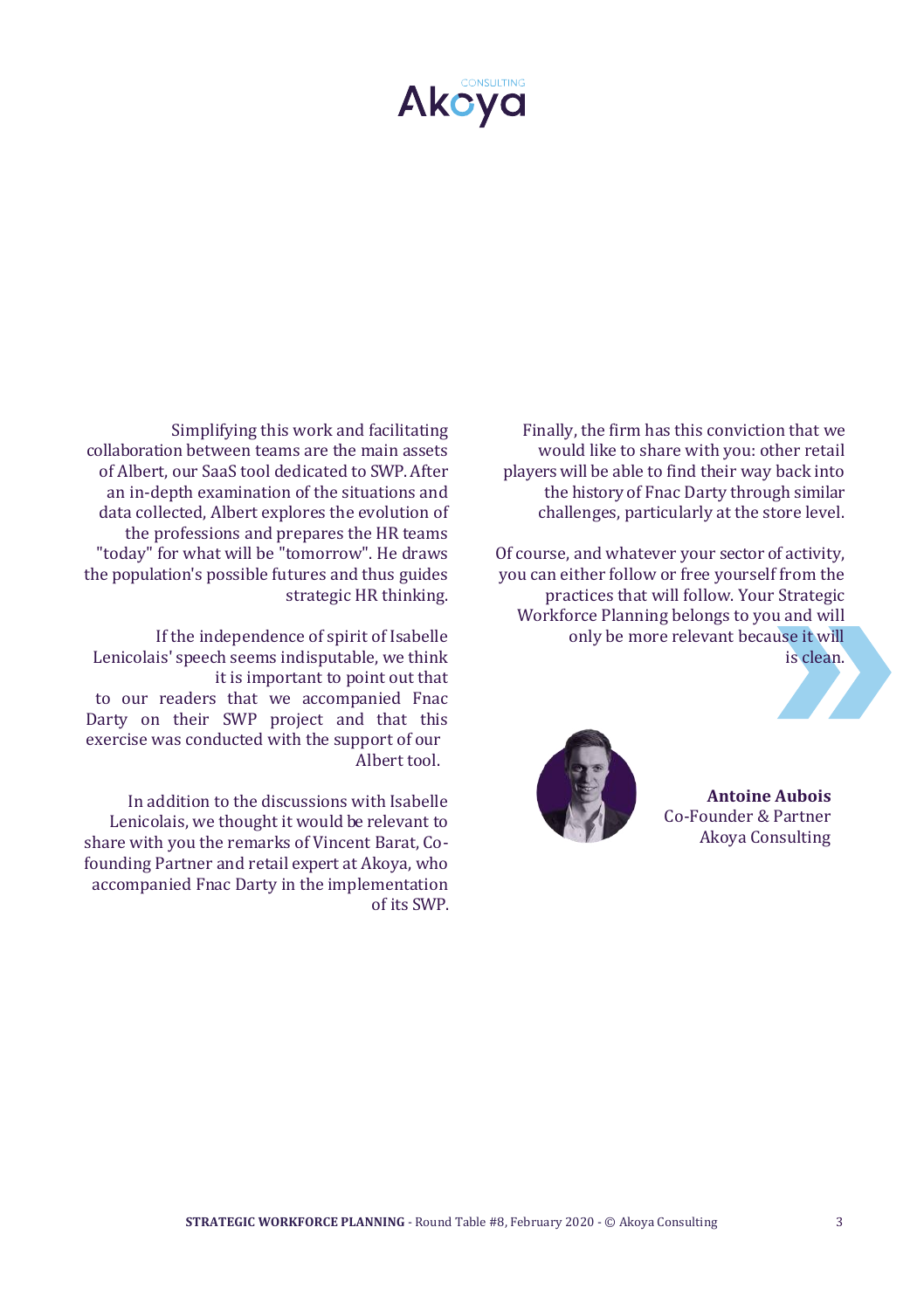## **1.1. The SWP takes part in a business context, specific to any organization…**

#### **What was the context of the SWP project for Fnac Darty? Why did you launch this project?**

**Isabelle Lenicolais:** First of all, in the past, we have experienced many transformations, induced by external factors, with the arrival of *pure players* like Amazon, for example. So we wanted to anticipate future transformations and support the teams.

The second element to consider was the merger of Fnac and Darty. We wanted to respond to the group's new strategy and address the issue by adopting a common approach.

Finally, the SWP offered a response to trade unions who questioned the group on the impacts of Fnac Darty strategy for business lines and its proposals to support employees.

## **1.2. ...and requires the definition of a relevant analytical framework**

#### **How did you define the scope of SWP analysis?**

**I.L.:** Fnac Darty in France has 18,000 employees. We have decided to restrict the scope of our operations to the non-managerial staff of Operations and Exploitations in France. This choice was made because, on the one hand, these are less educated populations, for whom action plans were necessary. On the other hand, it was a broad scope in terms of employees - 70% of the population - but restricted in terms of professions - 26 professions.

#### **Were you able to easily obtain quality data?**

**I.L.**: It was a real challenge because Fnac and Darty had different business references. We were afraid that the data wouldn't talk to each other, that it would be non-exhaustive and not accurate. It would have distorted the exercise.

However, the exercise was very well framed. We also managed to involve several players to help us build a common reference system. For example, we sent a survey to store managers so that they could indicate the expertise of their salespeople.

**Vincent Barat:** Let us note their commitment. The response rate to this survey, addressed to 140 Store Managers, was incredible: 100% of Store Managers responded! This result was then used to feed the strategy. It's a real source of pride when the HR function can communicate the business with enlightening and quality data.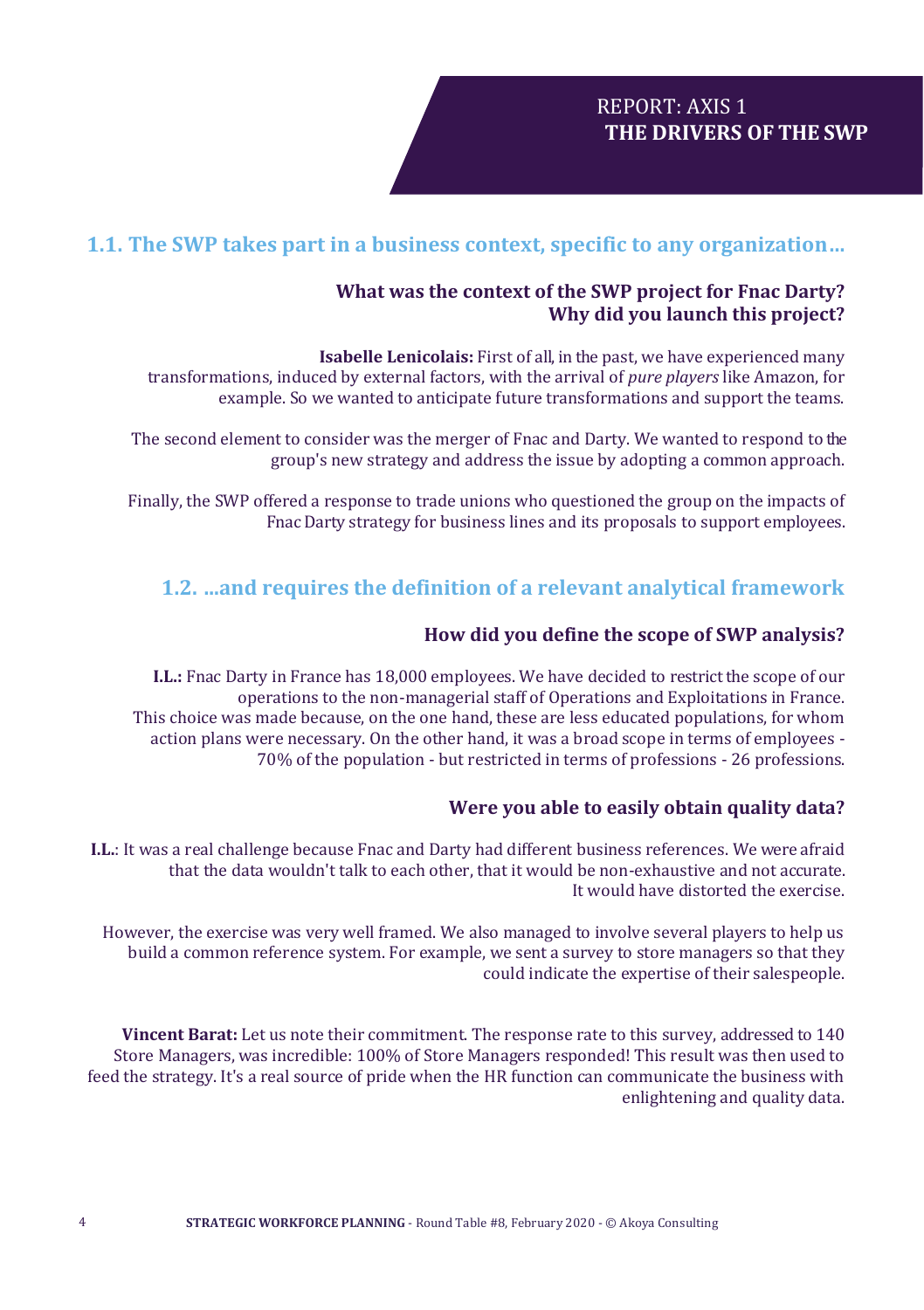## REPORT: AXIS 2 **AN ADDITIONAL ALIGNMENT FOR THE VISION**

## **2.1. Project stakeholders must be carefully selected...**

## **Which stakeholders were involved and what choices were strategic for the SWP?**

**I.L.:** We are convinced that SWP is not just an HR topic. Therefore, we have engaged different stakeholders in the project. Within the Steering Committee, the Strategy, theHR Directors and four members of the Fnac Darty Executive Committee have been involved.

HR and operational staff also took part in this project. All of these stakeholders then participated in action definition workshops in order to respond to the main conclusions of the exercise.

The biggest challenge for all of us was to align ourselves with the staffing needs, even though the right people were committed to this project and met regularly. This is why we had to remember that the SWP draws a big picture at an instant T.

**V.B.**: We have also defined several scenarios for staffing needs. This was interesting because we considered different hypotheses and pushed the cursor on certain professions. For example, we defined a scenario, where a product

was a growth relay for the group, and another where this same product was going to disappear. gradually.

**I.L.**: Indeed, we have constructed a scenario close to the strategic plan and a radical scenario. The scenario has not reversed workforce gap trends. On the contrary, it did justify the urgent need to implement action plans for some jobs.

## **2.2 ...and the purpose of the SWP must be clearly explained to them**

#### **Were business leaders mature on the subjects of workforce and skills?**

**I.L.:** Business leaders were aware of the challenges within their scope. Our ambition was to get everyone involved in the project. However, it wasn't that difficult: as the SWP is a subject that concerns their teams, all the stakeholders were interested about the subject and got involved.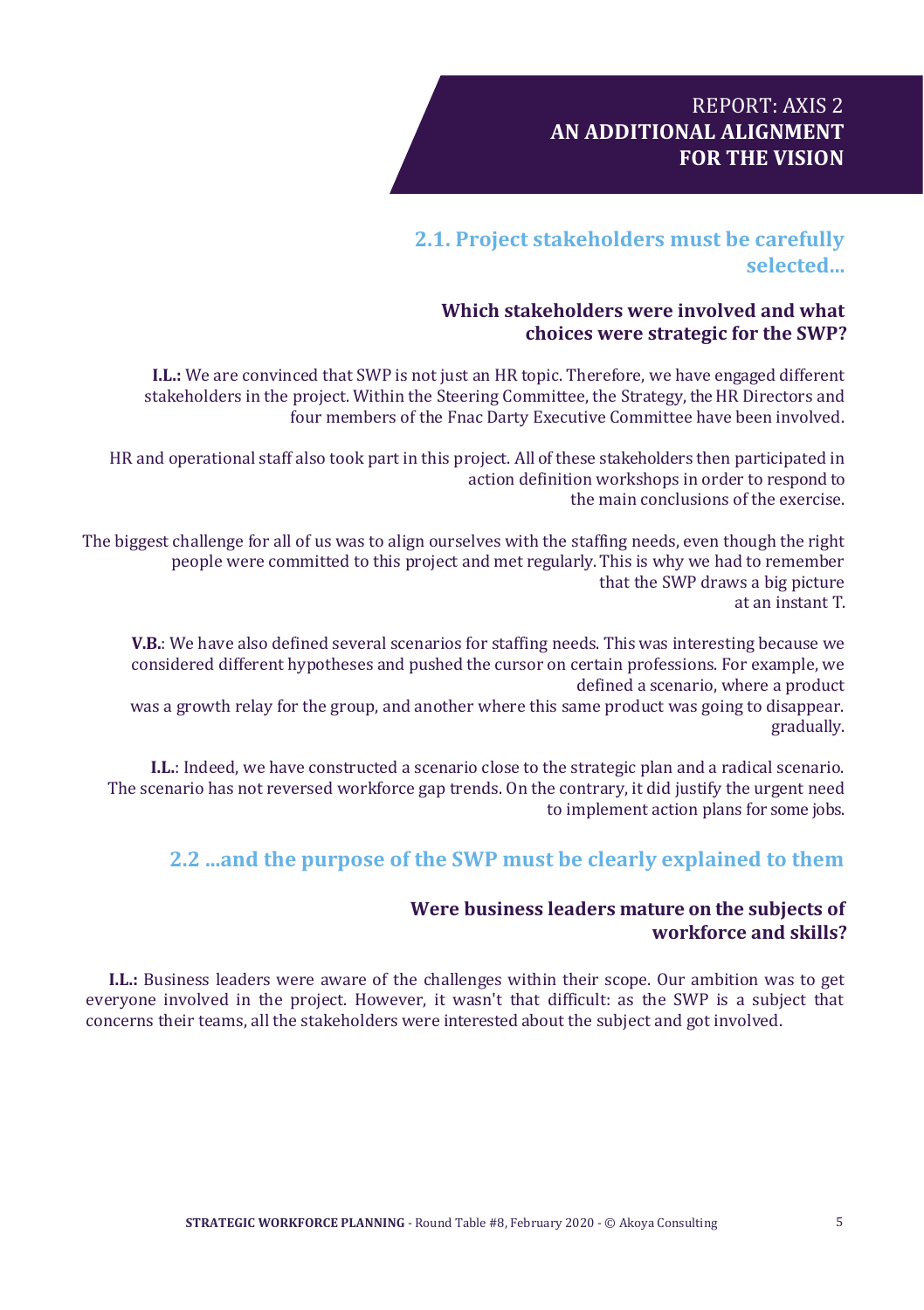#### **How did you manage to identify changes in the business lines? in terms of skills and workforce?**

**I.L.:** We interviewed in-house experts. They gave us their vision of business transformation, confirmed by a benchmark and Akoya's expertise. Even though as HR we had a good idea of the trends, we needed these experts, especially to measure skills needs. So the challenge was to find the right business partners. However, you have to be aware that the SWP is not a crystal ball. and that experts can't predict everything.

**V.B.**: As an example, the explosion of *click-&-collect has* exceeded all predictions and has greatly changed the job of the storekeeper: previously in reserve, he now has to interact with a customer. This is why we recommend regularly updating the results. of the SWP, in order to best anticipate these new developments.

## REPORT: AXIS 3 **A STRATEGIC DIRECTION FOR THE COMPANY**

## **3.1. The SWP reveals the human stakes of the company...**

## **Were you surprised by some of the results of the exercise?**

**I.L.:** The exercise was full of lessons. We thought we were anticipating decreases and were pessimistic. Thanks to the SWP, we have discovered several professions that are under great pressure to recruit because they are strategic for the group, and profiles in these professions are rare or training is almost non-existent.

The SWP has thus made it possible to prioritize topics and define common actions for the group, such as massive recruitment for professions or skills development. For example, tomorrow's technical delivery drivers will need to have IT skills to program the washing machines.

> Finally, the SWP also highlighted issues that go beyond talent acquisition and talent management, such as health and wellness.

## **3.2 ...and allows prioritizing actions to answer these human issues**

#### **What long-term and short-term action plans have you defined?**

**I.L.:** Several workshops were conducted with different stakeholders. Most of the defined actions can be started now. These actions, of different natures, will have long-term benefits.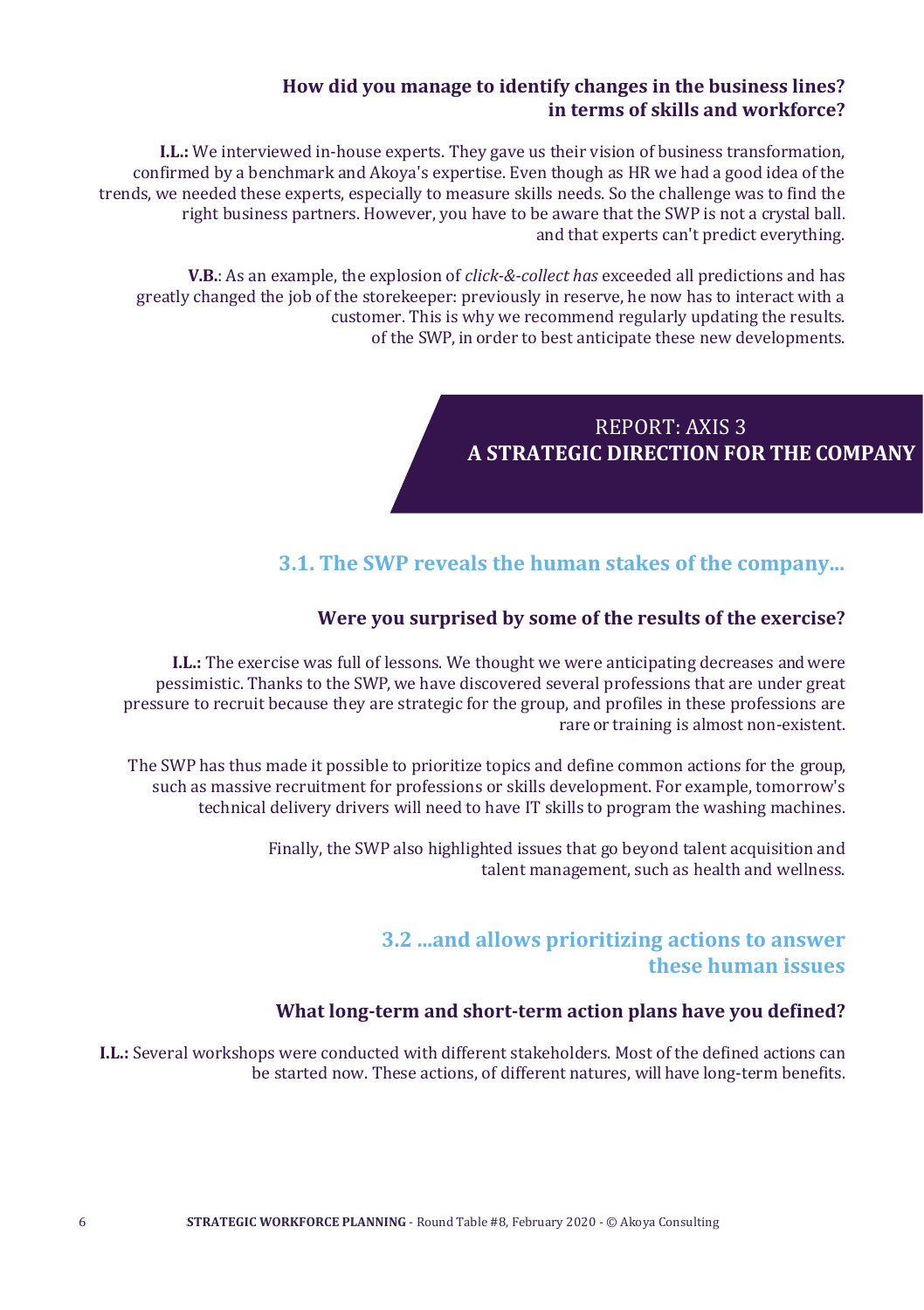Thus, compensation is one element in the response to our retention difficulties in certain professions. As for *onboarding* in the stores, it is an answer to our high turnover rates.

Finally, an additional budget has been allocated to training and initiatives already in place, such as the academies and internal career paths, will be strengthened. The SWP has therefore provided us with weighty arguments to launch and finance the actions.

**V.B.**: You have also defined actions to anticipate changes in consumer practices. For example, the trend today is no longer to throw away your television if it breaks down, but to repair it. So you have to train your teams to repair it. The lack of training in this area is a major challenge.

**I.L.**: Yes, indeed, that's how we came to develop an in-house Academy to train our technicians.

#### **Do you use tools to measure employee skills?**

**I.L.:** In Operations, we have product knowledge quizzes for salespeople. We would like to integrate these quizzes from *onboarding to* better understand their skills. In Operations, we are already measuring the skills of our employees because we have created our own academies, such as the Cooking Academy.

## **If you had to do the exercise again, what would you do differently? What are the next steps for Fnac Darty?**

**I.L.:** Three elements were decisive in the success of this project. As one of the first Group projects (Editor's note: post-merger), we had to conduct a change management process in parallel with the SWP. In addition, it was important for us to involve different stakeholders in the exercise, beyond the HR teams. In this sense, the Strategy must be an actor and not a spectator. Finally, we did not rush into the exercise: we did not rush into any assumptions about headcount needs, since aligning with these assumptions takes time.

Thanks to the SWP, we wrote the beginning of the story. The exercise gave us a direction to define action plans and close the gaps highlighted by the SWP.